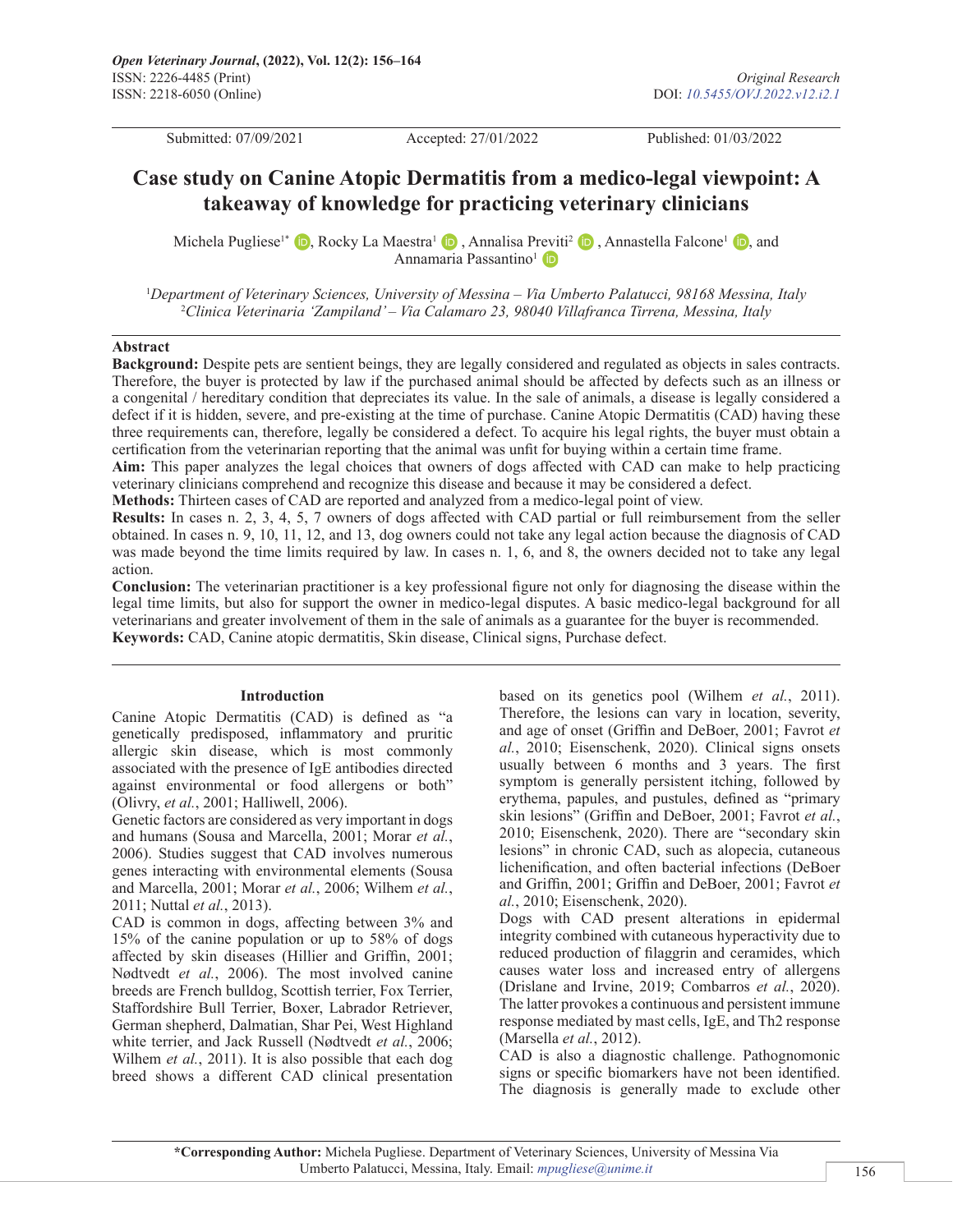diseases with similar symptoms, such as ectoparasitic infestations and the application of "Fravrot criteria" (Hill *et al.*, 2006; Hensel *et al.*, 2015).

Allergy tests used are the evaluation of skin reactivity by Intra Dermal Testing or the detection of IgE by Allergen-Specific IgE Serology (ASIS) test (Hill *et al.*, 2006; Hensel *et al.*, 2015).

Allergy tests aim to detect allergens to be avoided or contained in allergen-specific immunological therapy, which improves clinical signs of CAD patients by administering an increasing number of allergens (Hill *et al.*, 2006; Hensel *et al.*, 2015).

The symptomatic treatment of CAD instead, consists of the administration of topical or systemic glucocorticoid, oclacitinib, implementation of a flea control regime, dietary supplementation with essential fatty acids, antibiotic treatment, frequent shampoos, avoidance of allergens (Olivry and Saridomichelakis, 2013; Olivry *et al.*, 2015; Santoro, 2019).

The veterinarian should be able to recognize CAD because it may be considered a defect in animal buying and selling and consequently be the object of civil lawsuits.

In this article no. 13, case study on CAD were evaluated from a medico-legal viewpoint. The aim was to provide veterinary clinical practitioners with the knowledge and skills necessary to recognize this disease as a redhibitory defect competently. Each case required problem-solving skills and communication with the owner.

# *Legal background*

Although the pets occupy the status of a beloved family member, they are legally considered property (Passantino and Vico, 2006). During the sales process, the animals are categorized as mere goods, where the term "goods" is meant to afford purchasers and vendors certain rights and responsibilities in the contract (Eur-Lex.eu, 2005; Masucci and Passantino 2006; Eur-Lex. eu, 2011; Europa.eu, 2019).

According to the law, i.e., in Italy, the animals are *res* (article 812 of the Civil Code). Their sale is therefore regulated by article 1470. Following the Civil Code (c.c.), which deals with the sale of goods in general, and by article 1496 c.c., specifically regulates the animals' sale (Di Majo, 2017). The Italian Civil Code states that the seller is obliged to guarantee that the thing sold is free from defects that make it unsuitable for the use to which it is destined or that appreciably impairs its value (Di Majo, 2017). The same provisions are established by the Consumer Sales and Guarantees Directive that ensures consumers a legal guarantee for material goods, including cats and dogs (Eur-Lex. eu, 1999). Although the European directive does not explicitly address pet animals, the rules laid down in the Directive could very well be applied to contracts relating to the animal purchase.

In fact, at the European level, consumer protection concerning animal purchase is founded on the general

consumer protection laws. In some countries, national governments have adopted rules concerning animal welfare rather than consumers' protection during the purchase of an animal in lousy health status with potential defects, problems, and, hereditably diseases. Table 1 reports the national law in some Member States. In the US, several states have pet purchase protection laws providing legal recourse to pet owners who purchase animals from dealers/breeders when those pets are later found to have a defect (AVMA, 2021). The time frame to exercise buyer remedies varies from 7 to 25 days for illness and diseases and, 10 days to 2 years for congenital or hereditary defects. Generally, all the states prescribe the same remedies, allowing buyers to either return the pet for reimbursement of purchase price or replace the pet for another comparable value chosen by himself/themselves. In this last case, the replacement can be associated with reimbursement for veterinary expenses (i.e., related to certification that animal is unfit for purchase or the diagnosis and the treatment) in an amount of not more than the original purchase price of the animal.

Some states also allow buyers to retain the pet and receive the reimbursement of veterinary expenses, reflecting the strong bond established with the unfit animal for sale.

In states without a specific law, consumers result in relief under the Uniform Commercial Code, which regulates the sale of goods.

In Australia, a pet purchase is just like any other purchase made by a consumer; it is covered by the Australian Consumer Law. Also, in Canada, the Consumer Protection Act treats pets as consumer goods, and consequently, the same regulations are applied.

Therefore, in the eyes of the law buying a pet is the same as buying any other product. Thus the animal automatically should become with the following consumer guarantees, to make sure she/he gets what she/he paid for:

- Be as described
- Be fit for a specified purpose: the seller guarantees that the animal will be suitable for the purpose for which it is generally intended
- Be of satisfactory quality and not show hidden defects: the pet should be healthy and have no undisclosed injuries or diseases that may reduce the length of its life, other than those commonly associated with some breeds.

It is important to understand the meaning of defect. In veterinary legal medicine, a defect or disease can be considered a vice only if it has these requirements (Passantino, 2006; Quartarone *et al.*, 2012):

- Pre-existing (the disease/defect already existed before the purchase or has pre-existing causes at the time of sale)
- Hidden (an ordinary person cannot discover it during an inspection or examination, that is, defects that cannot be detected using reasonable diligence)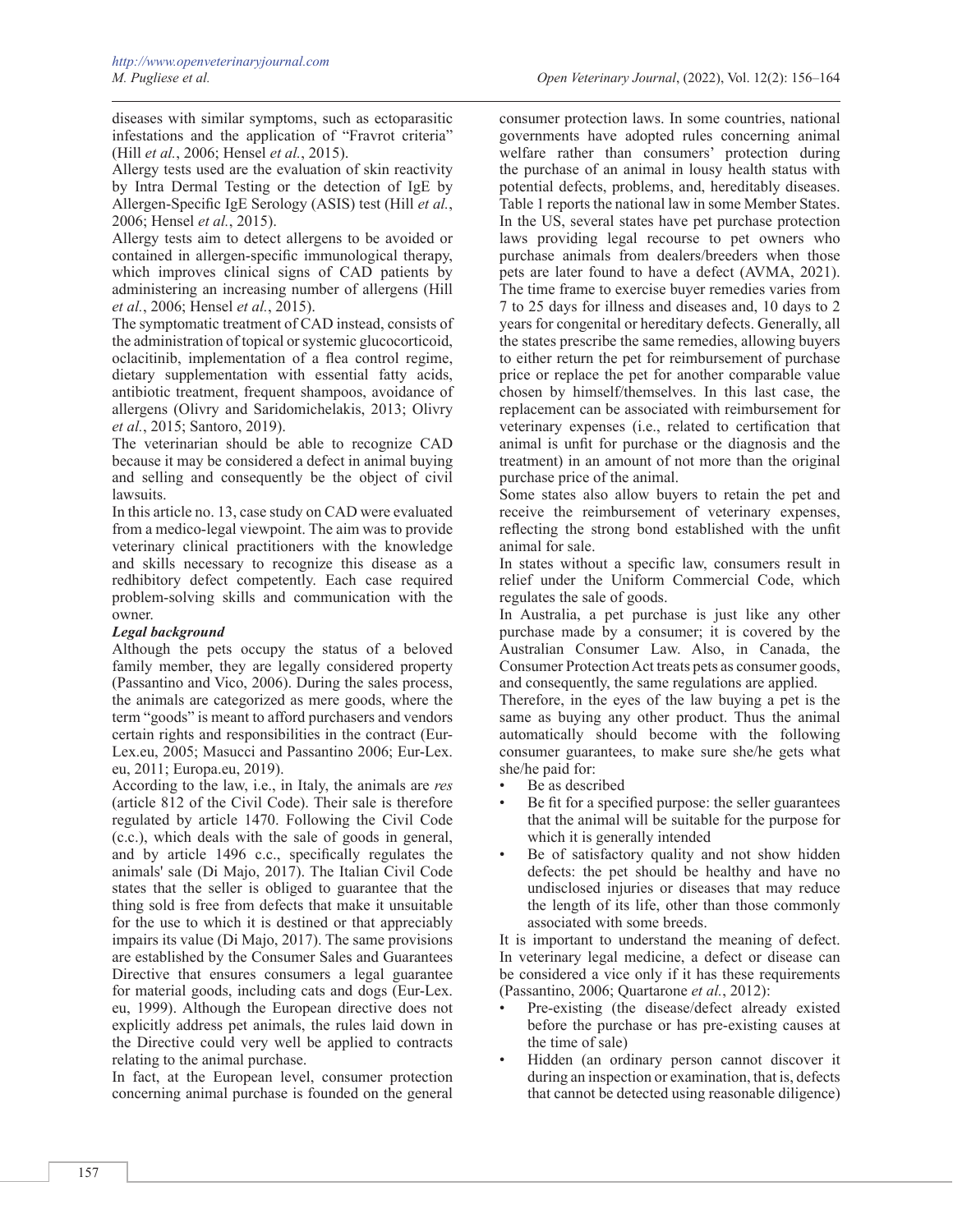Severe or chronic (the defect makes the animal unsuitable for its intended use so that the purchaser would not have bought it or would have paid a lower price for it if it had been aware of the defect).

Suppose the animal sold does not meet the above-said requirements or is suffering from a serious or chronic vice that is pre-existing and not easily recognizable. In that case, the buyer may elect one of the following options once a veterinarian certifies that the purchased animal is unfit:

- The right to return the animal and receive purchase money refunded, plus the reimbursement of the veterinary fees.
- The right to return the animal and receive in replacement another animal of the consumer's choice, of correspondent value, plus the reimbursement for veterinary fees.
- The right to retain the animal and obtain reimbursement from the pet seller for a reasonable veterinary service to cure or attempt to cure the animal.

In death cases of the animal from causes not caused by an accident, the buyer may be entitled to a full reimbursement of the animal's purchase price or have another animal of his/her choice of correspondent value, plus reimbursement of veterinary fees.

| <b>Member state</b> | <b>National law</b>                                                                                | <b>Provisions</b>                                                                                                                                                                                                                                                                                                                                                                                                                                                                                                                                             |
|---------------------|----------------------------------------------------------------------------------------------------|---------------------------------------------------------------------------------------------------------------------------------------------------------------------------------------------------------------------------------------------------------------------------------------------------------------------------------------------------------------------------------------------------------------------------------------------------------------------------------------------------------------------------------------------------------------|
| Belgium             | Belgian law (Act of<br>September 1, 2004) and<br>Belgian Civil Code                                | Breeders and pet shops have the duty to provide the buyer of an animal<br>with a warranty certificate. The law draws a distinction based on the<br>date of appearance of the defect. When the defect is reported less than<br>6 months after buying, the customer must demonstrate that the defect<br>appeared after the purchase. If the defect is reported more than 6 months<br>after purchase, the customer must demonstrate that it already existed<br>before the purchase.                                                                              |
| France              | Civil Code, Protection du<br>consommateur and Code<br>Rural                                        | Dogs and cats selling with infectious diseases is forbidden (Code<br>Rural; Article R223). Article R213-1 and following mention for dogs<br>the following latent defects ("vices rédhibitoires"): canine distemper,<br>infectious canine hepatitis, parvovirus, hip dysplasia, cryptorchism, and<br>progressive retina dystrophy. For the cat: feline panleucopenia, infectious<br>peritonitis, FeLV and FIV. Thus, it is only allowed selling of animals free<br>of diseases that are listed in the law. Other genetic or health defects are<br>not covered. |
| Hungary             | Code Civil                                                                                         | In the previous Civil Code, there was a specific rule for animals which<br>laid down a 60-day period for the guarantee. In the current Civil Code<br>there is not any specific rule for animals so the general rule which covers<br>the animal for 1 year from the date of delivery is applicable. In cases of<br>consumer contracts, the general 2-year period is applicable.                                                                                                                                                                                |
|                     | Wet Handhaving<br>Consumentenbescherming                                                           | It is a general law on consumer protection.                                                                                                                                                                                                                                                                                                                                                                                                                                                                                                                   |
| Netherlands         | Besluit Gezelschapsdieren,<br>Juni 17, 2014 (Law on the<br>well-being of the companion<br>animals) | The seller gives the buyer all relevant information on the health status of<br>the animal, and minimally the vaccination status' (Art. 3.17, 3.18). The<br>breeders are responsible for genetic defects suffered by animals sold to<br>consumers.                                                                                                                                                                                                                                                                                                             |
|                     | Animal Welfare Acts of 2006<br>and 2011                                                            | Legal duties are imposed on pet owners including sellers to ensure the<br>adherence to standards of the welfare of their animals.                                                                                                                                                                                                                                                                                                                                                                                                                             |
| Ireland             | The Breeding of Dogs Act<br>1973 and the Breeding and<br>Sale of Dogs (Welfare) Act<br>1999        | Although acts cite the dogs' purchase, there are not specific rules<br>regarding the consumer's protection in relation to purchase. In fact,<br>articles 8 and 9 refer only to an adequate registration                                                                                                                                                                                                                                                                                                                                                       |
| Spain               | General Law for the<br>Protection of Consumers and<br><b>Users</b>                                 | It is a general law on consumer protection.                                                                                                                                                                                                                                                                                                                                                                                                                                                                                                                   |
| UK                  | Sale of Goods Act 1979                                                                             | Live animals are classified as "goods," and the act covers rights of<br>consumers.                                                                                                                                                                                                                                                                                                                                                                                                                                                                            |

## **Table 1.** Pet purchase protection law in some Member States.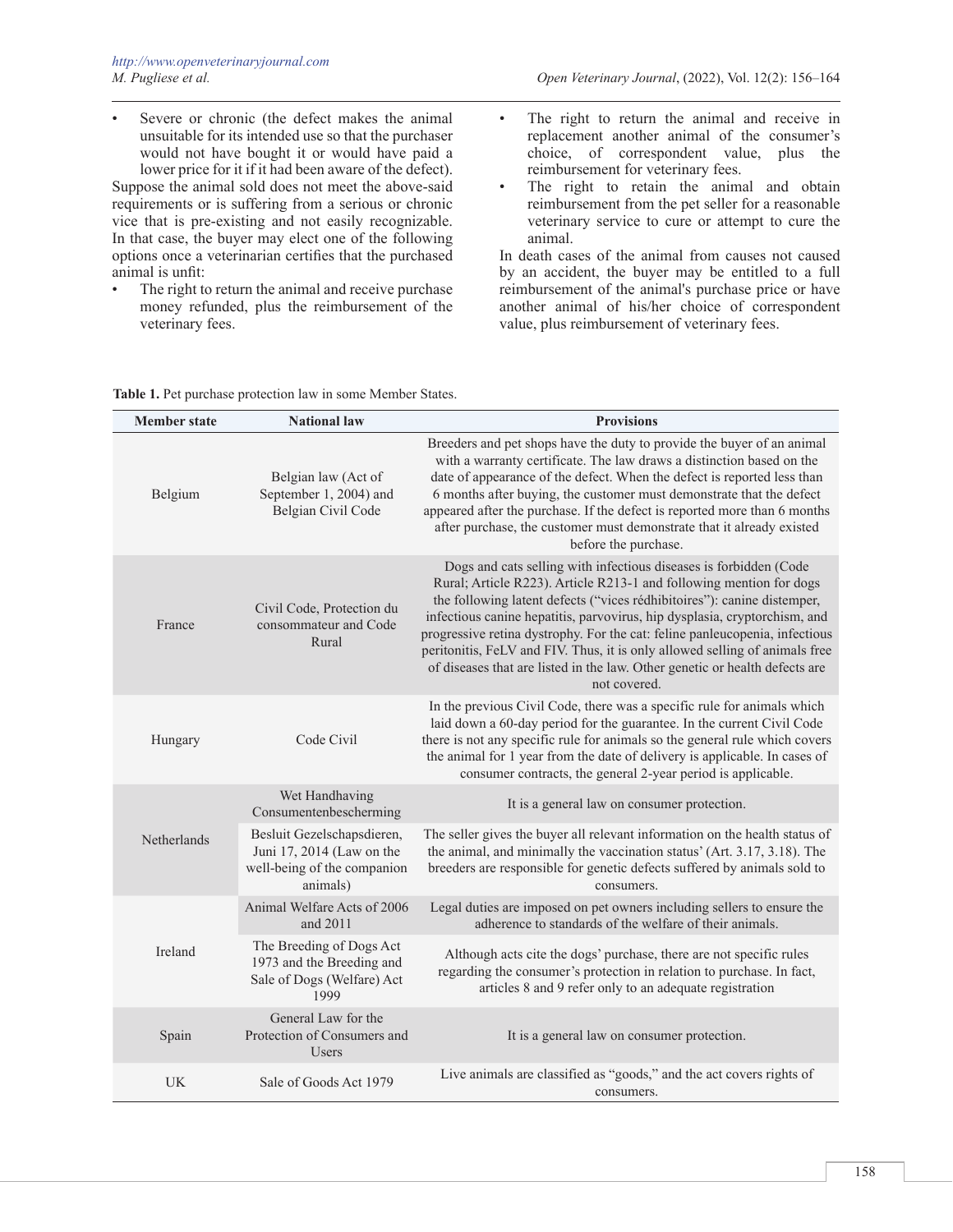For example, Italian law allows the buyer to proceed with one of the two types of legal actions, namely the *actio redhibitoria*, in which the buyer returns the animal and is refunded, or the *actio estimatoria (quanti minoris)*, in which the buyer keep the animal and obtains restitution of a part of the price that is a compensation proportionate for the loss of value (article 1942 c.c.). They are also entitled to refund the expenses caused by the sale and any heads of damages suffered.

There exists a finite time frame under which a buyer may recess the contract of sale and return an animal or receive other compensation. This time frame changes from state to state.

Under EU legislation, 27 consumers are granted 6 months during which complaints of defect can be raised; this period is inappropriate, in our opinion, since hereditary diseases would not necessarily become apparent within such a time frame.

In Italy, any legal action must be taken within 8 days of the discovery of the vice and, in any case no later than 1 year following the purchase of the animal (period of prescription extinction) (article 1945 c.c.).

## **Materials and Methods**

## *Animals*

Digital medical records from April 2015 to August 2019 from a veterinary clinic with expertise regarding animal law (Messina, Southern Italy) were searched for the following terms: itching, alopecia ear infection, lichenification, crusting, erythema, hyperpigmentation, furfuraceous dermatitis, epidermal collarettes, conjunctivitis, bad smell, and in some cases, papules, pustules, excoriations, and pyoderma. Dogs with a complete medical record, compatible clinical signs, and a diagnosis of CAD confirmed by ASIS were included

|  |  | Table 2. Type of undertaken litigation cases. |  |  |
|--|--|-----------------------------------------------|--|--|
|--|--|-----------------------------------------------|--|--|

in this study. CAD was revealed in 13 dogs (5 females and 8 males) of a different breed—mongrel dogs (4/13: 30.7%), Cocker Spaniel (2/13: 15.3%), Labrador Retriever (1/13: 7.6%), Cavalier King Charles Spaniel (1/13: 7.6%), Akita-Inu (1/13: 7.6%), Dachshund (1/13: 7.6%), West Highland White Terrier (1/13: 7.6%), Doberman Pincher (1/13: 7.6%), Argentine Dogo (1/13: 7.6%).

# *Real cases study*

Dogs affected by CAD showed itching (13/13: 100%), alopecia (9/13: 69.2%), ear infection (6/13: 46.1%), lichenification (5/13: 38.4%), crusting (4/13: 30.7%), erythema (4/13: 30.7%), hyperpigmentation (4/13: 30.7%), furfuraceous dermatitis (4/13: 30.7%), epidermal collarettes (2/13: 15.3%), conjunctivitis (2/13: 15.3%), bad smell (2/13: 15.3%), papules (1/13: 7.6%), pustules (1/13: 7.6%), excoriations (1/13: 7.6%), pyoderma (1/13: 7.6%), weight decrease (1/13: 7.6%). After the diagnosis of CAD, the veterinarian informed the owner about the possibility of taking legal action against the seller within 8 days from the discovery of the disease, and in any case, within 1 year of dog purchase (in accordance with article 1490 of Italian Civil Code). Undertaken legal actions are summarized in Table 2.

# *Ethical approval*

This study was conducted following the ethical principles of the Code of Ethics of Veterinarians and with Italian and European regulations on animal welfare. All information was collected according to the principles of correctness, lawfulness, transparency, protection of privacy, rights of the person concerned, Article 13 of Italian Legislative Decree no. 196/2003, and the European General Data Protection Regulation 679/2016 (GDPR) (Passantino, *et al.*, 2012).

| Case $(N.)$    | <b>Breed</b>                  | Age (months) | Type of required legal<br>action | Discovery of the defect<br>after purchase |
|----------------|-------------------------------|--------------|----------------------------------|-------------------------------------------|
|                | Mongrel                       | 23           | None                             | $>1$ year                                 |
| 2              | Cocker Spaniel                | 20           | Actio estimatoria                | $\leq$ 1 year                             |
| 3              | Cocker Spaniel                | 29           | Actio redhibitoria               | $\leq$ 1 year                             |
| $\overline{4}$ | Labrador Retriever            |              | Actio estimatoria                | $\leq$ 1 year                             |
| 5              | Cavalier King Charles Spaniel | 38           | Actio estimatoria                | $>1$ year                                 |
| 6              | Mongrel                       | 74           | None                             | $>1$ year                                 |
| 7              | Mongrel                       | 65           | Actio redhibitoria               | $>1$ year                                 |
| 8              | Mongrel                       | 20           | None                             | $>1$ year                                 |
| 9              | Akita-inu                     | 32           | None                             | $>1$ year                                 |
| 10             | Dachshund                     | 125          | None                             | $>1$ year                                 |
| 11             | West Highland White Terrier   | 150          | None                             | $>1$ year                                 |
| 12             | Doberman Pincher              | 100          | None                             | $>1$ year                                 |
| 13             | Argentine Dogo                | 33           | None                             | $>1$ year                                 |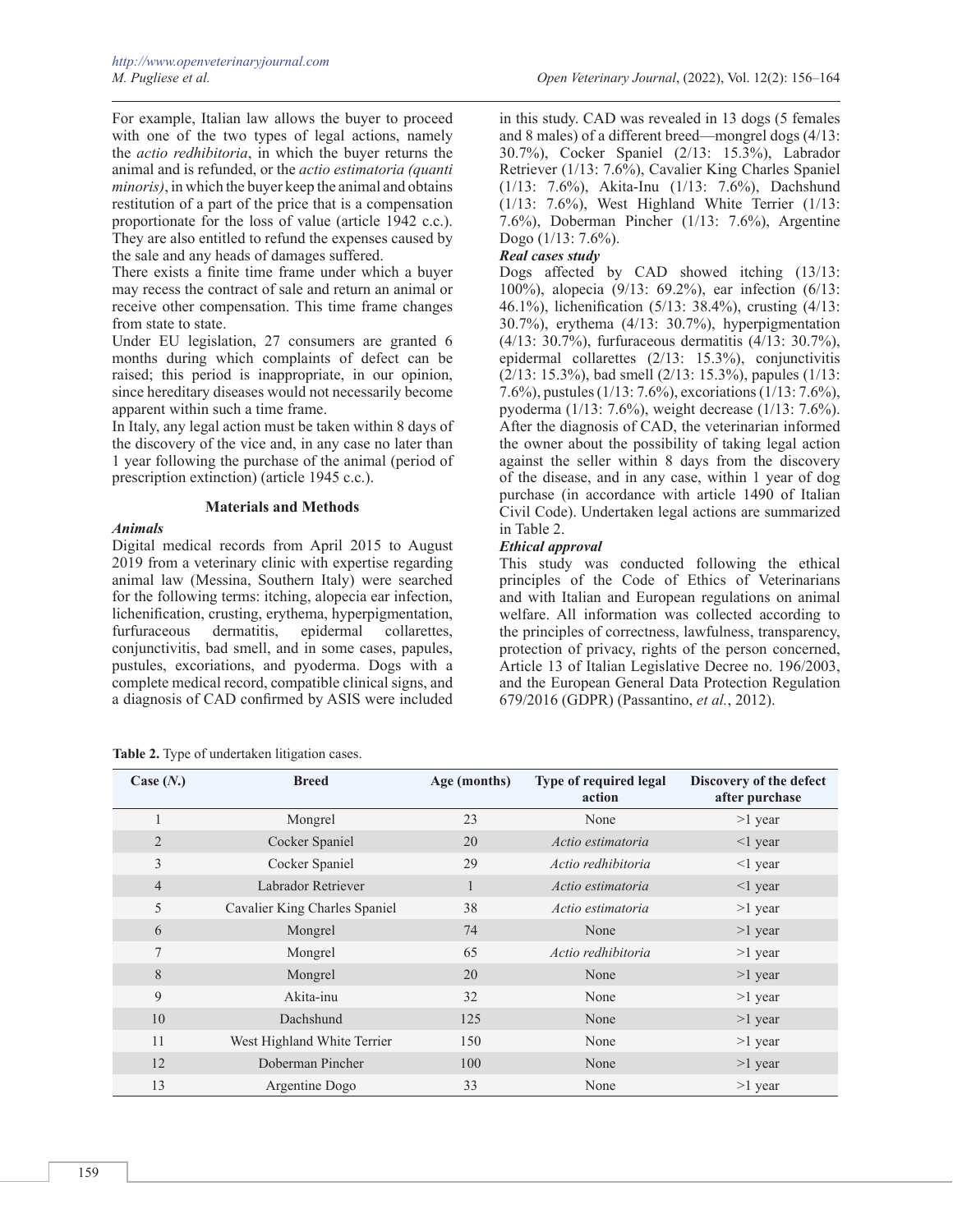

**Fig. 1.** Dog affected by CAD, showing intense itching, and also lichenification, alopecia and hyperpigmentation.

#### **Results**

In cases n. 2, 4, and 5, the owners required an estimatory action and retained the animal. All obtained a partial reimbursement of the purchase price, commensurate with the loss of value that is a consequence of the defect. However, in case n. 5, the diagnosis of CAD came after the year of the normal warranty. However, in this latter case, the parties (seller and buyer) had a private contract to extend the warranty period beyond the year. For this reason, it was possible to obtain a partial refund. In case 3, the owner requested a redhibitory action. The seller agreed to pay the full refund relating to the dog's purchase price and reimbursement for reasonable veterinary fees for the diagnosis of the disease.

Concerning case n. 7, a redhibitory action was requested, but the sterilization after the purchase was interpreted as property action on the animal. The owner is legally obliged to return the animal in the same condition it was sold to request a refund. The dog remained with the buyer, and only an estimatory action was permitted, leading to partial compensation of the purchase price. The move was aimed at "proportionally maintaining unchanged the initial equivalence ratio between the contract price and goods". In the opinion of Rubino (1972), it is not a form of partial cessation of the contract but a partial and exceptional form of compensations. The justification behind this is the



**Fig. 2.** Detail of skin thickening around the eyes.

difference between the corresponded price and the lower price than the buyer would have had to pay if he/ she had recognized the vices from the outset.

In cases n. 9, 10, 11, 12, and 13, dog owners have discovered the disease beyond the 1-year warranty period and therefore could not proceed with any legal action. In cases n. 1, 6, and 8, the owners have decided not to take any legal action.

## **Discussion**

Although the medico-legal approach to diseases characterized by a multifactorial etiopathogenesis and variability of symptoms, like CAD, is more difficult than in conditions for which a recognized causal factor can be identified, CAD falls within the category of "vices," since it satisfies the requirements of pre-existence, hiding, and chronicity/severity. It is a disease:

Pre-existing: The genetic predisposition is considered a key factor for the onset of the disease;

Hidden: It can be asymptomatic for long periods;

Chronic or severe: CAD persists throughout the dog's life, requiring continuous treatments; it can also seriously impact animal welfare and its value.

The diagnosis is often long and difficult. Moreover, this defect may take months or years to manifest itself (Wilhem *et al.*, 2011).

The warranty period is therefore often insufficient to reach the diagnosis of CAD. It should be considered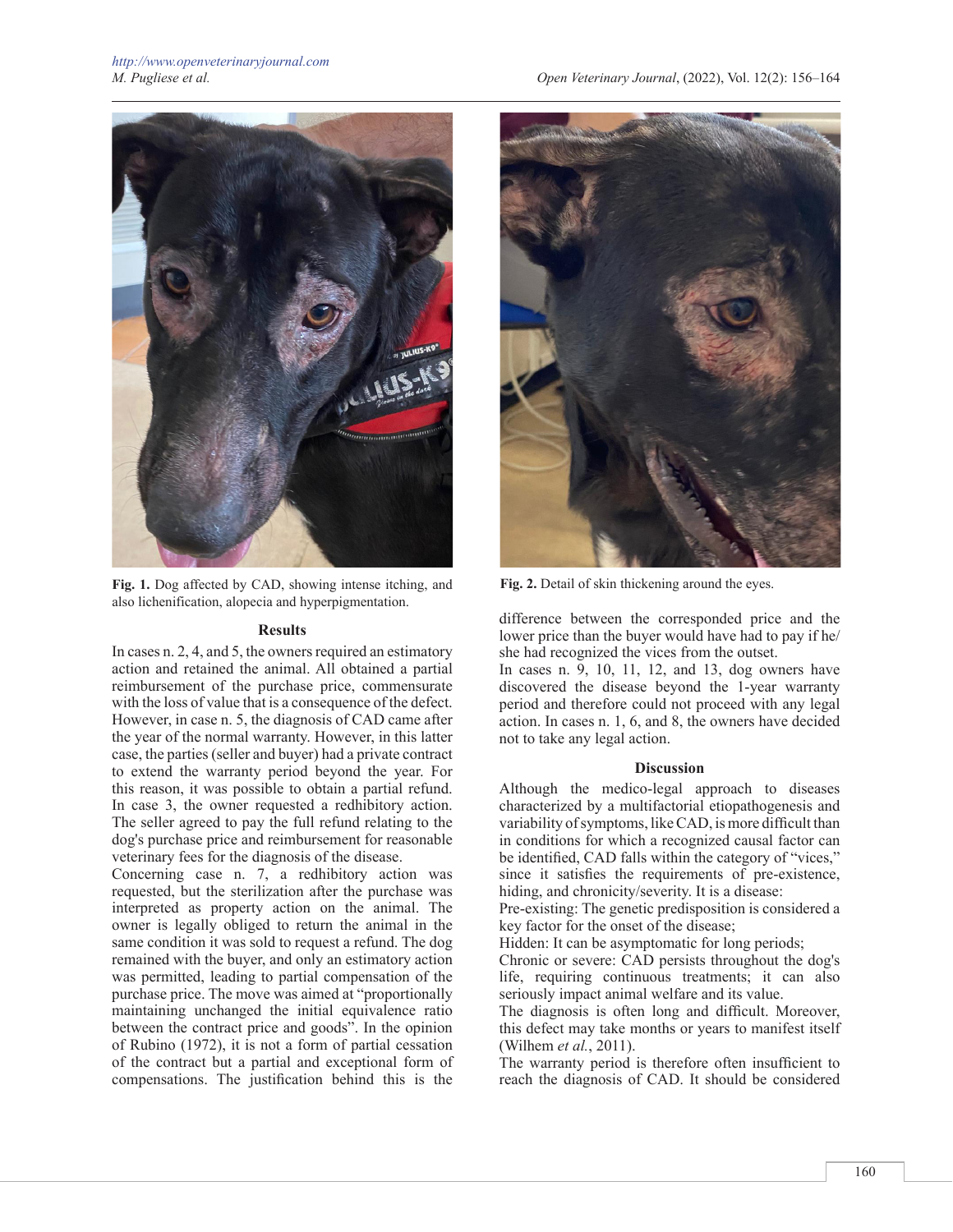how long it may take for clinical signs of this disease to become evident. This means that deciding when a legal claim can be conceded and/or what can be reimbursed is often a delicate task. To appropriately address congenital/inheritable disorders, an option that might be pondered is to produce a range of warranties based on the nature of the pathologic condition. In described scenarios, the veterinarian could suggest signing a written agreement and extending the warranty period concerning hereditary defects. This agreement should contain the following information regarding the pet: species, breed, date of birth, gender, color, and individual identifying microchip number. Also, it should include a statement that a veterinarian examined the pet, and during the examination, it showed no apparent or clinical symptoms of a severe health problem that would adversely affect its health at the time of sale. An example of a written agreement is shown in Appendix 1.

#### **Conclusion**

Since it appears likely that relatively few practicing clinicians can be expected to be familiar with the legal issues involving the animals, legal education in the veterinary curriculum is very important (Babcock and Hambrick, 2006). Indeed, the changing status of animals in the legal system is gradually contributing to the need to include training about legal disputes in veterinary practice into the traditional veterinary curriculum.

With this in mind, the veterinarian must be familiar with the issues arising in the courts regarding the animal purchase, so that they can be a decision-maker in the changing trends in veterinary law and medicine.

In conclusion, knowledge of these cases study is expected to guide the future practitioner through the specificity of the situations they will eventually confront.

## *Conflict of interest*

We confirm that there are no known conflicts of interest associated with this publication.

### *Consent to participate*

Written informed consent has been obtained from each pet owners for publish this paper.

# *Author contributions*

Conceptualization, A.P; methodology, A.P.; validation, A.P., M.P; formal analysis, R.L.M..; investigation, A. Pr.; resources, A. Pr.; data curation, R.L.M.; writingoriginal draft preparation, A.P, R.L.M.; writing-review and editing, A.P., M.P., A.F.; visualization, M.P..; supervision, A.P., M.P.; project administration, A.P. All authors have read and agreed to the published version of the manuscript.

# *Animal welfare statement*

The authors confirm that the ethical policies of the journal, as noted on the journal's author guidelines page, have been adhered to and the appropriate ethical review committee approval has been received. The authors

confirm that they have followed EU standards for the protection of animals used for scientific purposes.

# *Institutional Review Board statement*

The study was conducted in accordance with the ethical principles of the Code of Ethics of Veterinarians and with Italian and European regulations on animal welfare. All information was collected according to the principles of correctness, lawfulness, transparency, protection of privacy, rights of the person concerned, article 13 of Italian Legislative Decree no. 196/2003, and the European General Data Protection Regulation 679/2016 (GDPR). Ethical review and approval were not required for this study, due for non-interventional studies ethical approval is not necessary (national laws).

# **References**

- AVMA. 2021. American Veterinary Medical Association. In Pet purchase protection laws. Available via [https://www.avma.org/advocacy/](https://www.avma.org/advocacy/state-local-issues/pet-purchase-protection-laws) [state-local-issues/pet-purchase-protection-laws](https://www.avma.org/advocacy/state-local-issues/pet-purchase-protection-laws)
- Babcock, S.L. and Hambrick, D.Z. 2006. Toward a practice-based approach to legal education in the Veterinary Medical Curriculum. J.V.M.E. 33(1), 125–31.
- Combarros, D., Cadiergues, M.C. and Simon, M. 2020. Update on canine filaggrin: a review. Vet. Q. 40(1), 162–8.
- DeBoer, D.J. and Hillier, A. 2001. The ACVD task force on canine atopic dermatitis (XV): fundamental concepts in clinical diagnosis. Vet. Immunol. Immunopathol. 81(3-4), 271–6.
- Di Majo, A. 2017. Codice civile. Milano, Italy: Giuffrè editore.
- Drislane, C. and Irvine, A.L. 2019. The role of filaggrin in atopic dermatitis and allergic disease. Ann. Allergy Asthma Immunol. 124(1), 36–43.
- Eisenschenk, M. 2020. Phenotypes of canine atopic dermatitis. Curr. Dermatol. Rep. 9, 175–80.
- [Eur-Lex.eu.](http://Eur-Lex.eu) 2005. Directive 2005/29/EC of the European Parliament concerning unfair<br>business-to-consumer commercial practices. business-to-consumer commercial Off. J. Eur. Uni. 22. Available via [https://](https://eur-lex.europa.eu/LexUriServ/LexUriServ.do?uri=OJ) [eur-lex.europa.eu/LexUriServ/LexUriServ.](https://eur-lex.europa.eu/LexUriServ/LexUriServ.do?uri=OJ) [do?uri=OJ](https://eur-lex.europa.eu/LexUriServ/LexUriServ.do?uri=OJ):L:2005:149:0022:0039:EN:PDF
- [Eur-Lex.eu.](http://Eur-Lex.eu) 2011. Directive 2011/83/EU of the European Parliament and of the Council of 25 October 2011 on Consumer Rights. Off. J. Eur. Uni. 64. Available via [https://eur-lex.europa.eu/legal](https://eur-lex.europa.eu/legal-content/EN/ALL/?uri=CELEX%3A32011L0083)[content/EN/ALL/?uri=CELEX%3A32011L0083](https://eur-lex.europa.eu/legal-content/EN/ALL/?uri=CELEX%3A32011L0083)
- [Eur-Lex.eu.](http://Eur-Lex.eu) 1999. European Parliament Directive 1999/44/EC on certain aspects of the sale of consumer goods and associated guarantees. Off. J. Eur. Uni. 12–6. Available via [https://eur-lex.europa.eu/legal](https://eur-lex.europa.eu/legal-content/EN/TXT/?uri=celex%3A31999L0044)[content/EN/TXT/?uri=celex%3A31999L0044](https://eur-lex.europa.eu/legal-content/EN/TXT/?uri=celex%3A31999L0044).
- [Europa.eu.](http://Europa.eu) 2019. Directive 2019/2161/EU of the European Parliament and of the Council of 27 November 2019 amending Council Directive 93/13/EEC and Directives 98/6/EC, 2005/29/EC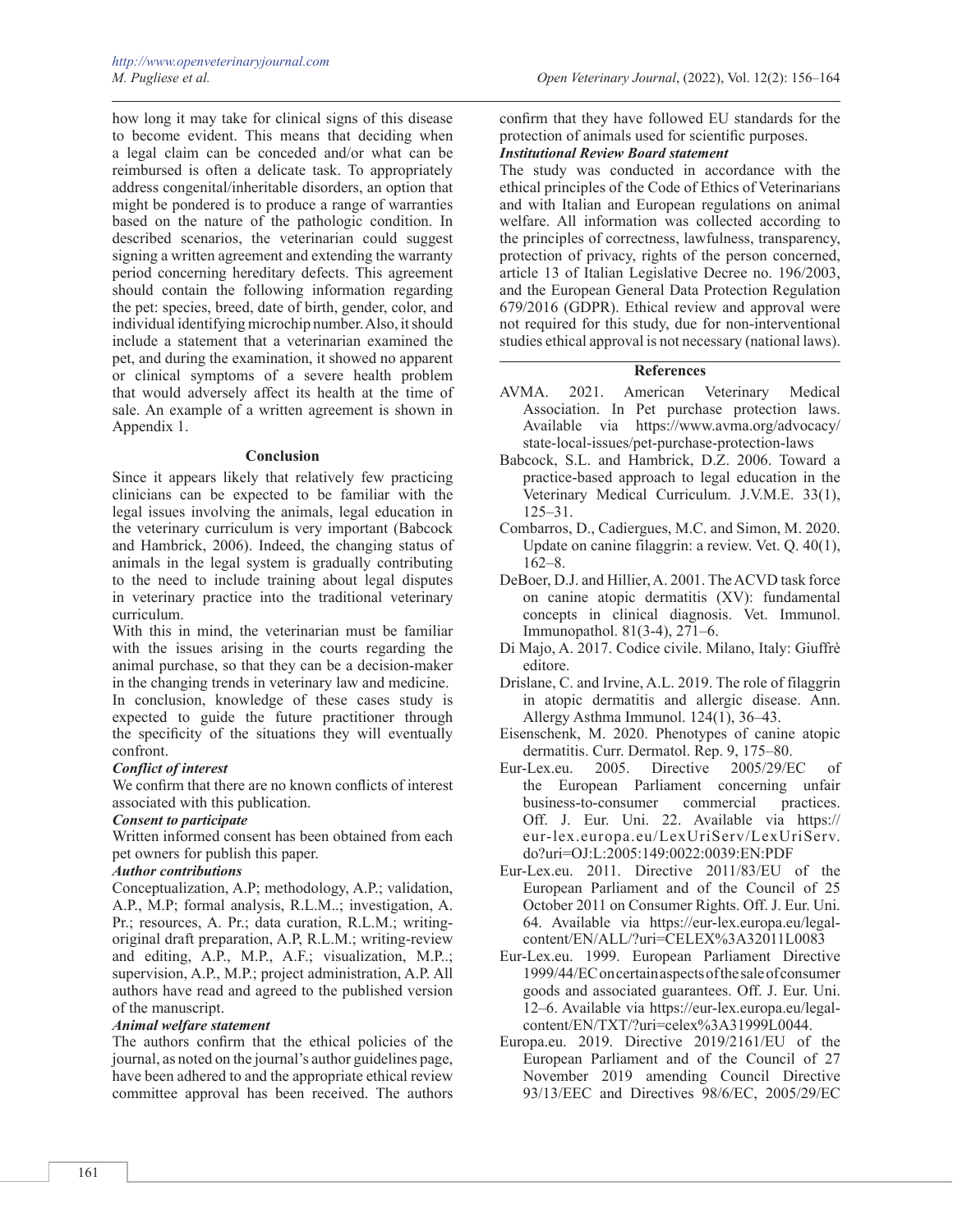and 2011/83/EU of the European Parliament and of the Council as regards the better enforcement and modernisation of Union consumer protection rules. 7–28. Available via [https://op.europa.eu/it/](https://op.europa.eu/it/publication-detail/-/publication/eefb17ee-2173-11ea-95ab-01aa75ed71a1/language-en/format-HTML) [publication-detail/-/publication/eefb17ee-2173-](https://op.europa.eu/it/publication-detail/-/publication/eefb17ee-2173-11ea-95ab-01aa75ed71a1/language-en/format-HTML) [11ea-95ab-01aa75ed71a1/language-en/format-](https://op.europa.eu/it/publication-detail/-/publication/eefb17ee-2173-11ea-95ab-01aa75ed71a1/language-en/format-HTML)[HTML](https://op.europa.eu/it/publication-detail/-/publication/eefb17ee-2173-11ea-95ab-01aa75ed71a1/language-en/format-HTML)

- Favrot, C., Steffan, J., Seewald, W. and Picco, P. 2010. A prospective study on the clinical features of chronic canine atopic dermatitis and its diagnosis. Vet. Dermatol. 21(1), 23–31.
- Griffin, C.E. and DeBoer, D.J. 2001. The ACVD task force of canine atopic dermatitis (XIV): clinical manifestation of canine atopic dermatitis. Vet. Immunol. Immunopathol. 81(3-4), 255–69.
- Halliwell, R. 2006. Revised nomenclature for veterinary allergy. Vet. Immunol. Immunopathol. 114(3-4), 207–8.
- Hensel, P., Santoro, P., Favrot, C., Hill, P. and Griffin, C. 2015. Canine atopic dermatitis: detailed guidelines for diagnosis and allergen identification. B.M.C. Vet. Res. 11, 196.
- Hill, P.B., Lo, A., Eden, C.A.N., Huntley, S., Morey, V. and Ramsey, S., 2006. Survey of the prevalence, diagnosis and treatment of dermatological conditions in small animals in general practice. Vet. Rec. 158(16), 533–9.
- Hillier, A. and Griffin, C.E. 2001. The ACVD task force on canine atopic dermatitis (I): incidence and prevalence. Vet. Immunol. Immunopathol. 81(3-4), 147–51.
- Marsella, R., Sousa, C.A., Gonzales, A.J. and Fadok, V.A. 2012. Current understanding of the pathophysiologic mechanisms of canine atopic dermatitis. J. Am. Vet. Med. Assoc. 241(2), 194– 207.
- Masucci, M. and Passantino, A. 2016. Congenital and inherited neurologic diseases in dogs and cats: legislation and its effect on purchase in Italy. Vet. World. 9, 437–43.
- Morar, N., Willis-Owen, S.A., Moffatt, M.F. and Cookson, M.H. 2006. The genetics of atopic dermatitis. J. Allergy Clin. Immunol. 118(1), 24–34.
- Nødtvedt, A., Egenvall, A., Bergvall, K. and Hedhammar, A. 2006. Incidence of and risk factors

for atopic dermatitis in a Swedish population of insured dogs. Vet. Rec. 159(8), 241–6.

- Nuttall, T. 2013. The genomics revolution: will canine atopic dermatitis be predictable and preventable? Vet. Dermatol. 24(1), 10–8.
- Olivry, T. and Saridomichelakis, M. 2013. Evidencebased guidelines for anti-allergic drug withdrawal times before allergen-specific intradermal and IgE serological tests in dogs. Vet. Dermatol. 24(2), 225–49.
- Olivry, T., DeBoer, D.J., Favrot, C., Jackson, H.A., Mueller, R.S. and Nuttall, T. 2015.Treatment of canine atopic dermatitis: 2015 updated guidelines from the International Committee on Allergic Diseases of Animals (ICADA). Vet. Res. 11, 210.
- Olivry, T., DeBoer, D.J., Griffin, C.E., Halliwell, R., Hiller, A., Marsella, R. and Sousa, C.A. 2001. The ACVD Task Force on Canine Atopic Dermatitis: Forewords and Lexicon. Vet. Immunol. Immunopathol. 81(3-4), 143–6.
- Passantino, A. 2006. Medico-legal considerations of canine leishmaniasis in Italy: an overview of an emerging disease with reference to the purchase. Rev. Sci. Tech. 25(3), 1111–23.
- Passantino, A., Quartarone, V. and Russo, M. 2012. Informed consent in Italy: its ethical and legal viewpoints and its applications in veterinary medicine. A.R.B.S. 14, 16–26.
- Passantino. A. and De Vico, G. 2006. Our mate animals. Riv. Biol. 99, 200–4.
- Quartarone, V., Quartuccio, M., Cristarella, S. and Passantino, A. 2012. Technical consultation in purchase of animals: case report. Veterinaria. 26, 45–53.
- Rubino, R. 1972. Trattato di Diritto civile e commerciale. Milano, Italy: Giuffré editore.
- Santoro, D. 2019. Therapies in canine atopic dermatitis: an update. Vet. Clin. Small. Anim. 49(1), 9–26.
- Sousa, C.A. and Marsella, R. The ACVD task force on canine atopic dermatitis (II): genetic factors. 2001. Vet. Immunol. Immunopathol. 81(3-4), 153–7.
- Wilhem, S., Kovalik, M. and Favrot, C. 2011. Breedassociated phenotypes in canine atopic dermatitis. Vet. Dermatol. 22(2), 143–9.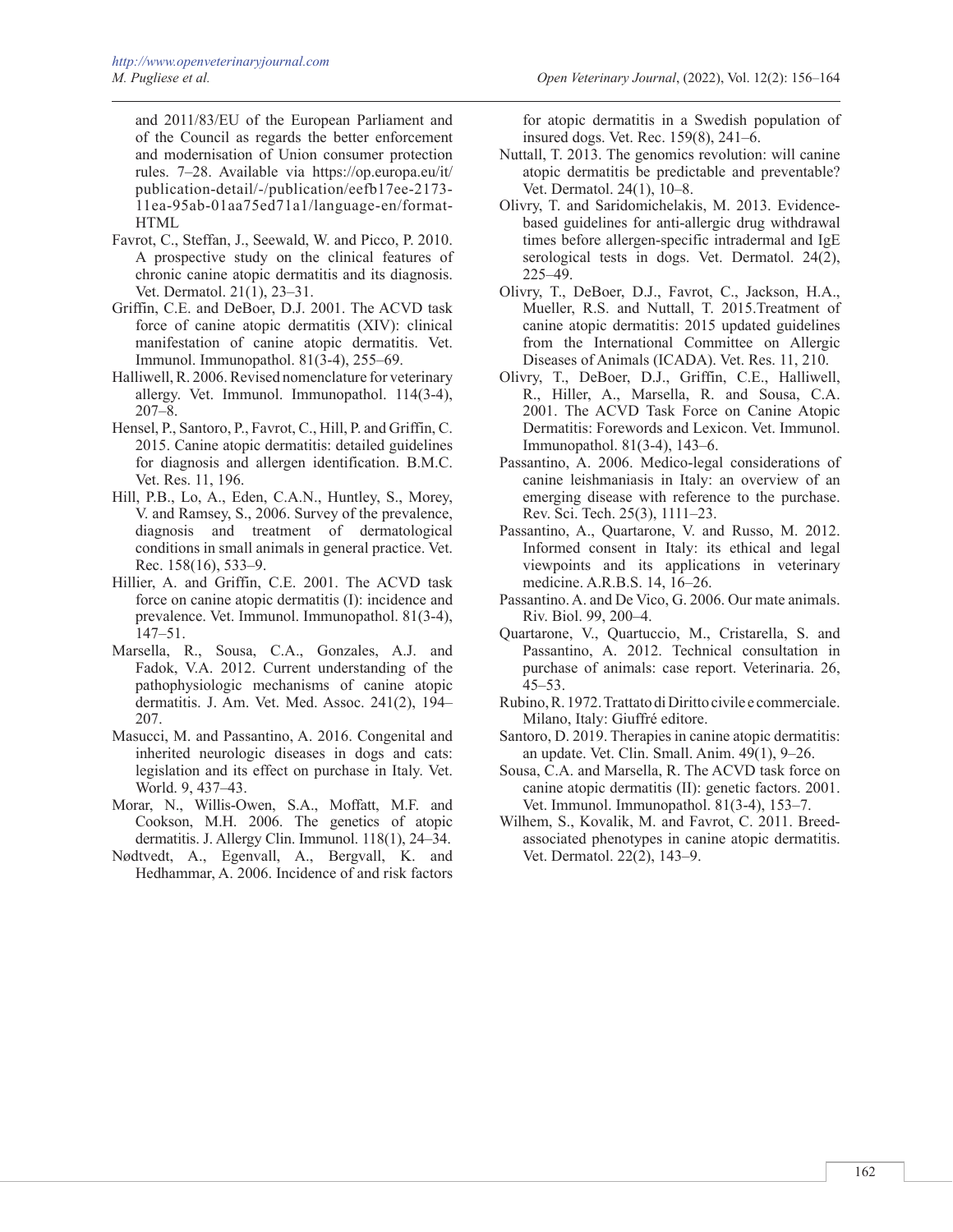| This purchase Agreement (this "Agreement") is entered into as of ____________________. ("Effective<br>date") by and between:                                                                                                                                                                                                                                                                                                                                                                                                                                                                                                                                                                                                                                                                                                                                                                                                                                                                                                                                                                                                                                                                                                                                                                                                                                                                                                                                                                                                                                                    |  |
|---------------------------------------------------------------------------------------------------------------------------------------------------------------------------------------------------------------------------------------------------------------------------------------------------------------------------------------------------------------------------------------------------------------------------------------------------------------------------------------------------------------------------------------------------------------------------------------------------------------------------------------------------------------------------------------------------------------------------------------------------------------------------------------------------------------------------------------------------------------------------------------------------------------------------------------------------------------------------------------------------------------------------------------------------------------------------------------------------------------------------------------------------------------------------------------------------------------------------------------------------------------------------------------------------------------------------------------------------------------------------------------------------------------------------------------------------------------------------------------------------------------------------------------------------------------------------------|--|
| "Seller(s)"<br>$\log$ , is a located at $\log$                                                                                                                                                                                                                                                                                                                                                                                                                                                                                                                                                                                                                                                                                                                                                                                                                                                                                                                                                                                                                                                                                                                                                                                                                                                                                                                                                                                                                                                                                                                                  |  |
|                                                                                                                                                                                                                                                                                                                                                                                                                                                                                                                                                                                                                                                                                                                                                                                                                                                                                                                                                                                                                                                                                                                                                                                                                                                                                                                                                                                                                                                                                                                                                                                 |  |
| and $\overline{\phantom{a}}$<br>"Buyer(s)"                                                                                                                                                                                                                                                                                                                                                                                                                                                                                                                                                                                                                                                                                                                                                                                                                                                                                                                                                                                                                                                                                                                                                                                                                                                                                                                                                                                                                                                                                                                                      |  |
|                                                                                                                                                                                                                                                                                                                                                                                                                                                                                                                                                                                                                                                                                                                                                                                                                                                                                                                                                                                                                                                                                                                                                                                                                                                                                                                                                                                                                                                                                                                                                                                 |  |
| Each Seller and Buyer may be referred to in this Agreement individually as a "Party" and collectively as the<br>"Parties".                                                                                                                                                                                                                                                                                                                                                                                                                                                                                                                                                                                                                                                                                                                                                                                                                                                                                                                                                                                                                                                                                                                                                                                                                                                                                                                                                                                                                                                      |  |
| The Parties agree as follows:<br>Seller agrees to sell and Buyer agrees to purchase the pet described below:                                                                                                                                                                                                                                                                                                                                                                                                                                                                                                                                                                                                                                                                                                                                                                                                                                                                                                                                                                                                                                                                                                                                                                                                                                                                                                                                                                                                                                                                    |  |
|                                                                                                                                                                                                                                                                                                                                                                                                                                                                                                                                                                                                                                                                                                                                                                                                                                                                                                                                                                                                                                                                                                                                                                                                                                                                                                                                                                                                                                                                                                                                                                                 |  |
| breeding, () other.                                                                                                                                                                                                                                                                                                                                                                                                                                                                                                                                                                                                                                                                                                                                                                                                                                                                                                                                                                                                                                                                                                                                                                                                                                                                                                                                                                                                                                                                                                                                                             |  |
| Buyer will pay Seller for the property of the animal in question and for all obligations definited in this<br>Agreement, if any, as the full and complete purchase price including any applicable sales tax, the sum of<br>("Purchase Price").                                                                                                                                                                                                                                                                                                                                                                                                                                                                                                                                                                                                                                                                                                                                                                                                                                                                                                                                                                                                                                                                                                                                                                                                                                                                                                                                  |  |
|                                                                                                                                                                                                                                                                                                                                                                                                                                                                                                                                                                                                                                                                                                                                                                                                                                                                                                                                                                                                                                                                                                                                                                                                                                                                                                                                                                                                                                                                                                                                                                                 |  |
|                                                                                                                                                                                                                                                                                                                                                                                                                                                                                                                                                                                                                                                                                                                                                                                                                                                                                                                                                                                                                                                                                                                                                                                                                                                                                                                                                                                                                                                                                                                                                                                 |  |
|                                                                                                                                                                                                                                                                                                                                                                                                                                                                                                                                                                                                                                                                                                                                                                                                                                                                                                                                                                                                                                                                                                                                                                                                                                                                                                                                                                                                                                                                                                                                                                                 |  |
|                                                                                                                                                                                                                                                                                                                                                                                                                                                                                                                                                                                                                                                                                                                                                                                                                                                                                                                                                                                                                                                                                                                                                                                                                                                                                                                                                                                                                                                                                                                                                                                 |  |
|                                                                                                                                                                                                                                                                                                                                                                                                                                                                                                                                                                                                                                                                                                                                                                                                                                                                                                                                                                                                                                                                                                                                                                                                                                                                                                                                                                                                                                                                                                                                                                                 |  |
| months after delivery of the animal. After this deadline and in case of                                                                                                                                                                                                                                                                                                                                                                                                                                                                                                                                                                                                                                                                                                                                                                                                                                                                                                                                                                                                                                                                                                                                                                                                                                                                                                                                                                                                                                                                                                         |  |
|                                                                                                                                                                                                                                                                                                                                                                                                                                                                                                                                                                                                                                                                                                                                                                                                                                                                                                                                                                                                                                                                                                                                                                                                                                                                                                                                                                                                                                                                                                                                                                                 |  |
| when last inspected by Buyer.<br>Seller represents and warrants that he/she has good and marketable title to the property and full authority to<br>sell the animal.<br>Seller also represents that animal is healthy and delivered accompanied by a veterinary certification indicating<br>to the health of the animal performed by a licensed veterinarian, Dr.<br>on $\qquad \qquad$<br>Seller represents and guarantees that the animal is sold free of defects, diseases that would negatively affect its<br>health and make it unsuitable for its intended use or to impair appreciably the value.<br>This guarantee is valid for<br>completions of property deeds not explicitly agreed and authorized by the Seller that he/she will feel free from<br>the obligations entered into with the signing of this Agreement.<br>It is strongly recommended, that the Buyer have a licensed veterinarian examine the pet within _____ days after<br>the buyer receives the animal.<br>If during the warranty period, the pet appears ill, it is to be examined by a veterinarian. If the veterinarian<br>establishes that the animal is ill and the illness was present prior to the sale, the Seller shall be contacted at once.<br>The Seller shall (upon receipt of a statement from the examining veterinarian that the illness was present prior<br>to the sale) pay the cost of medical care (up to, but not exceed, the purchase price of the pet).<br>If the pet should die from a problem present prior to the sale, the Seller shall either exchange the animal with |  |
| one of equal quality, or refund the purchase price. The total liability of the Seller shall in no case exceed the<br>total sale price of this contract.                                                                                                                                                                                                                                                                                                                                                                                                                                                                                                                                                                                                                                                                                                                                                                                                                                                                                                                                                                                                                                                                                                                                                                                                                                                                                                                                                                                                                         |  |
| The Buyer agrees to keep the animal with the diligence of the <i>bonus pater familias</i> and with the obligation to<br>notify the Seller promptly any signs of discomfort of the animal.                                                                                                                                                                                                                                                                                                                                                                                                                                                                                                                                                                                                                                                                                                                                                                                                                                                                                                                                                                                                                                                                                                                                                                                                                                                                                                                                                                                       |  |